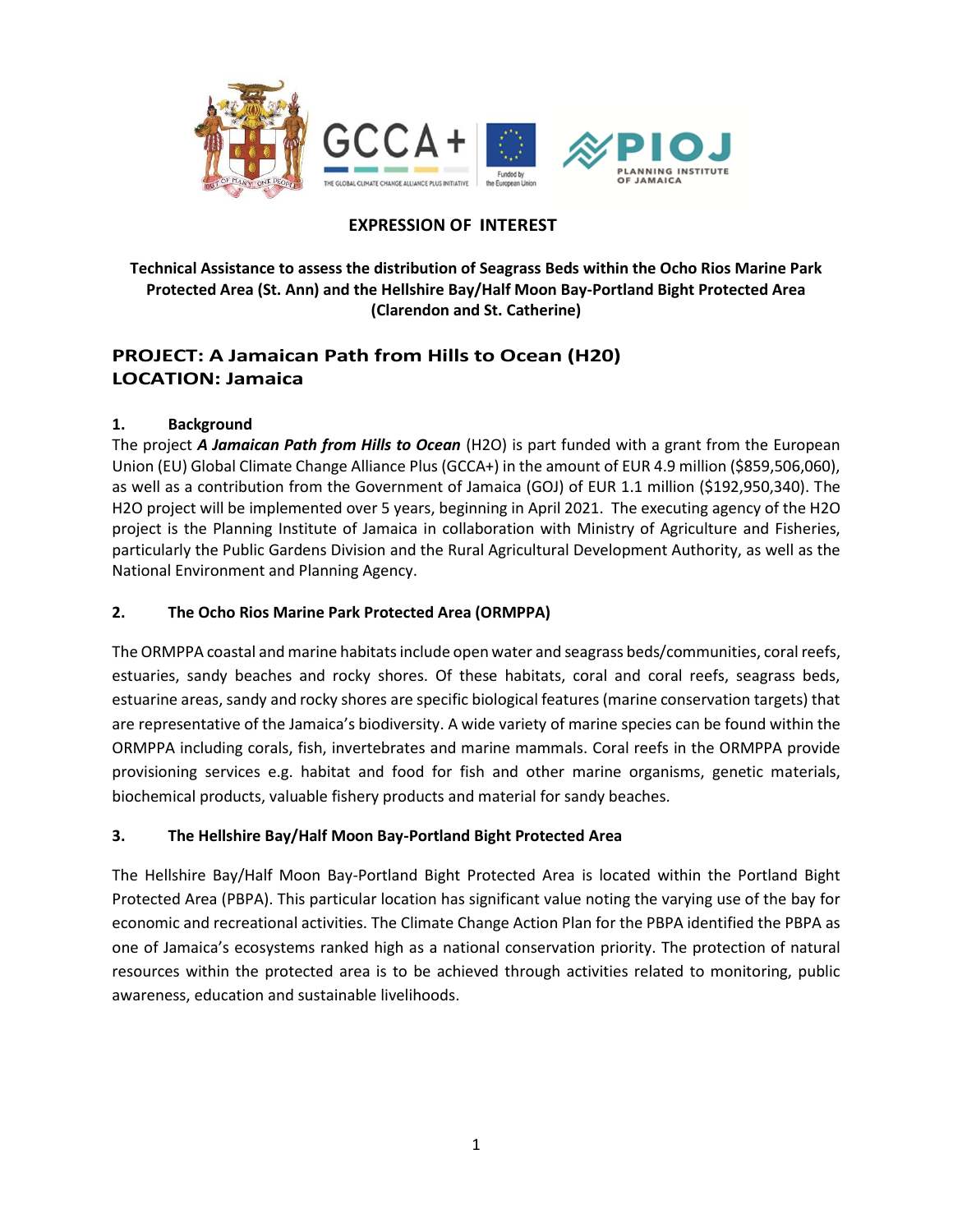### **4. Scope of Works**

- i. Validation of remotely derived datasets and associated map outputs obtained through previous projects and or assessments conducted within the target area
- ii. Ground-truthing points to validate seagrass mapping analysis conducted (degraded, natural and new areas)
- iii. Mapping of fishing grounds (e.g. trawling areas) and boating
- iv. Mapping potential sites for future restoration activities
- v. An Assessment Report on the status of the seagrass beds including: the identification and description of seagrass species diversity and distribution included associated species such as macro algae; and, indications of seagrass health (e.g. seagrass aerial cover, above and below ground biomass, shoot density)
- vi. An Analysis Report comparing the data in the Assessment Report against physical baseline data locally registered (for available parameters):Climate; Bathymetry; Rainfall; Air and Water temperature; Tidal variation; Salinity; and, Water turbidity
- vii. An Analysis Report on the anthropogenic and future climate change impacts on seagrasses habitats in the Ocho Rios Marine Park Protected Area and the Hellshire Bay/Half Moon Bay-Portland Bight Protected Area
- viii. Use the available climate change scenarios for Jamaica (State of the Jamaica Climate Change Reports 2012, 2015, 2019 etc) and available information for Ocho Rios and Hellshire Bay within the Coastal Risk Atlas and correlate potential climate change and anthropogenic impacts observed in the current assessment to predict changes and recommend management practices to protect the seagrasses habitat in the Ocho Rios Marine Park Protected Area and Hellshire Bay/Half Moon Bay-Portland Bight Protected Area.
- ix. A benefit and value transfer analysis using the literature review and relevant survey techniques to conduct the economic valuation of the seagrass ecosystem services in the target area
- x. Organize and execute at minimum three workshops on the importance of seagrass ecosystems and introduction to various restoration techniques with relevant government entities and local stakeholders as guided by the NEPA at the beginning, during and towards the end of the consultancy
- xi. Identification of degraded areas for rehabilitation during the assessment.

## **5. Selection criteria**

The following selection criteria will be applied to the tenderers:

## **Financial reference criteria for legal persons:**

- the average annual turnover of the tenderer must exceed the annualised maximum budget of the contract i.e. the maximum budget stated in the contract notice divided by the initial contract duration in years, where this exceeds 1 year (minimum annual turnover requested may not exceed 2 times the estimated annual contract value, except in duly justified cases motivated in the tender dossier); and
- Current ratio (current assets/current liabilities) in the last year for which accounts have been closed must be at least 1. In case of a consortium this criterion must be fulfilled by each